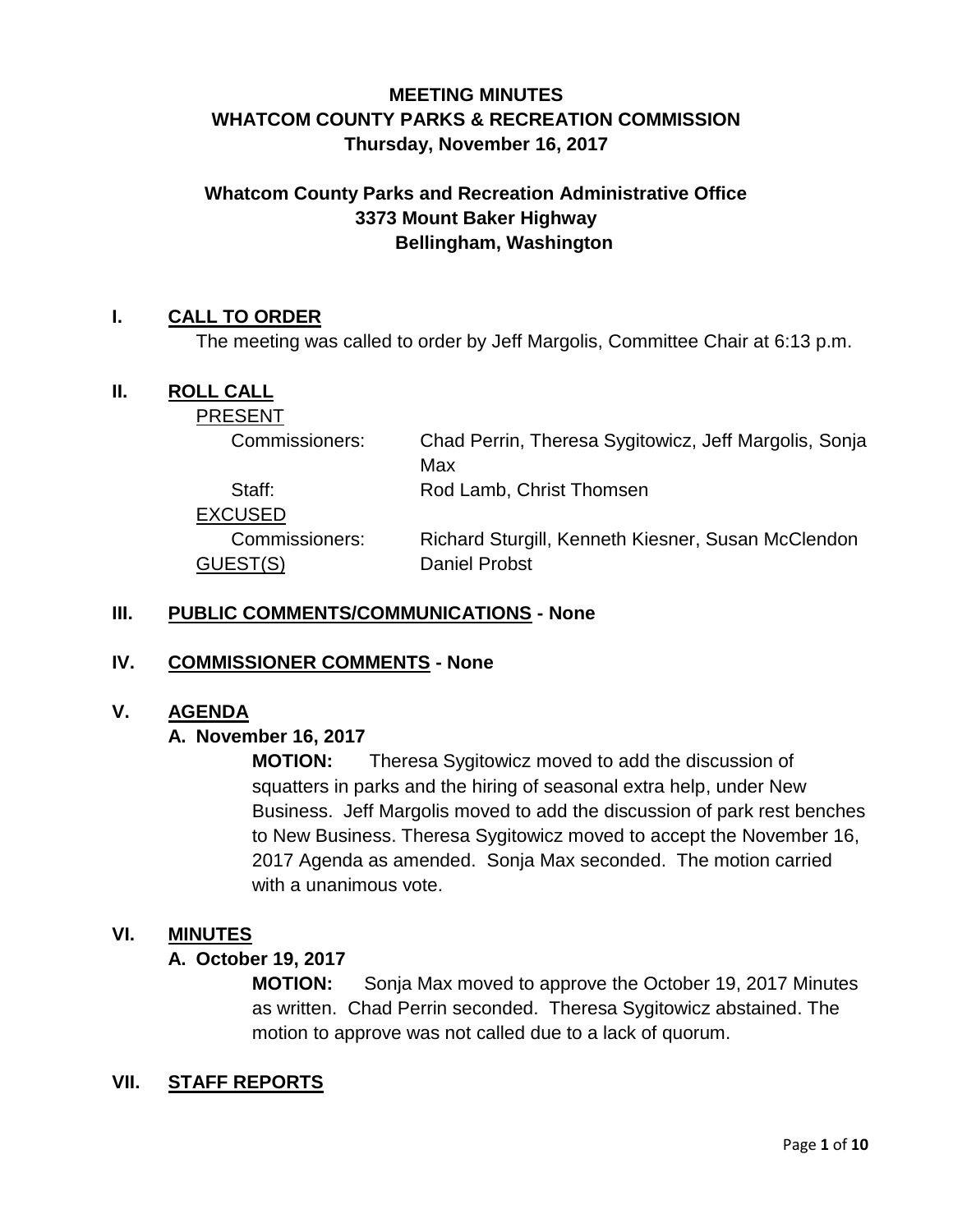# **A. Director and Operations Report – Christ Thomsen (Michael McFarlane, Director on vacation)**

- **i. Plantation Rifle Range –** The airborne lead and noise exposure testing and sampling work is complete. Results are pending. The Washington State Department of Ecology (DOE) visited the Range recently for an unannounced site visit to review hazardous waste disposal procedures. These include lead and gun cleaning solvents. Department staff spent three plus hours with DOE to discuss Range procedures. Results of the inspection are pending. It is thought that it will be favorable. Christ discussed the areas and issues that are inspected along with the compliance requirements for any findings. The report results will be shared at the meeting following receipt.
- **ii. Lookout Mountain Communication Towers –** American Tower Company's occupancy lease was not renewed and were scheduled to remove the tower but were unable to remove it during the open land disturbance window. A lease extension will be entered into until June, 2018 when the tower is scheduled to be removed. Lease negotiations are ongoing with Skagit County for the construction of a new tower and land occupancy. Construction is scheduled during the months of June – August 2018. Bonneville Power is currently working on the access road to their tower in order to complete a tower upgrade this coming summer.
- **iii. Special Events –** The update to the Special Event Application is moving forward. The new application will capture additional information to better assess the event needs and parameters. A Special Event page has been added to the Parks web site that will provide information to the applicant regarding timelines and insurance requirements, and has a link to the new application. The Department has had to extend the timeline for a completed application to 90 days prior to the date of the event beginning March 1<sup>st</sup>. This information has been communicated to past event applicants. There was a suggestion that a press release could be helpful. Christ provided an online presentation on the Parks & Recreation Special Event page.
- **iv. South Lake Whatcom Park –** In response to a request to investigate a trash problem in the park, Park staff discovered some limited trash that has since been cleaned up. Signs were also created for seven properties, including South Lake Whatcom Park, addressing litter.
- **v. Staffing –** The Department currently has three full time position vacancies. The first and second round of interviews has been completed for the Park Attendant. The practicum testing will be completed by the end of the month. The second round of recruitment for the Regional Park Supervisor has begun. Interviews are scheduled for November  $30<sup>th</sup>$ . The Repair Maintenance III/Carpenter position will be released for external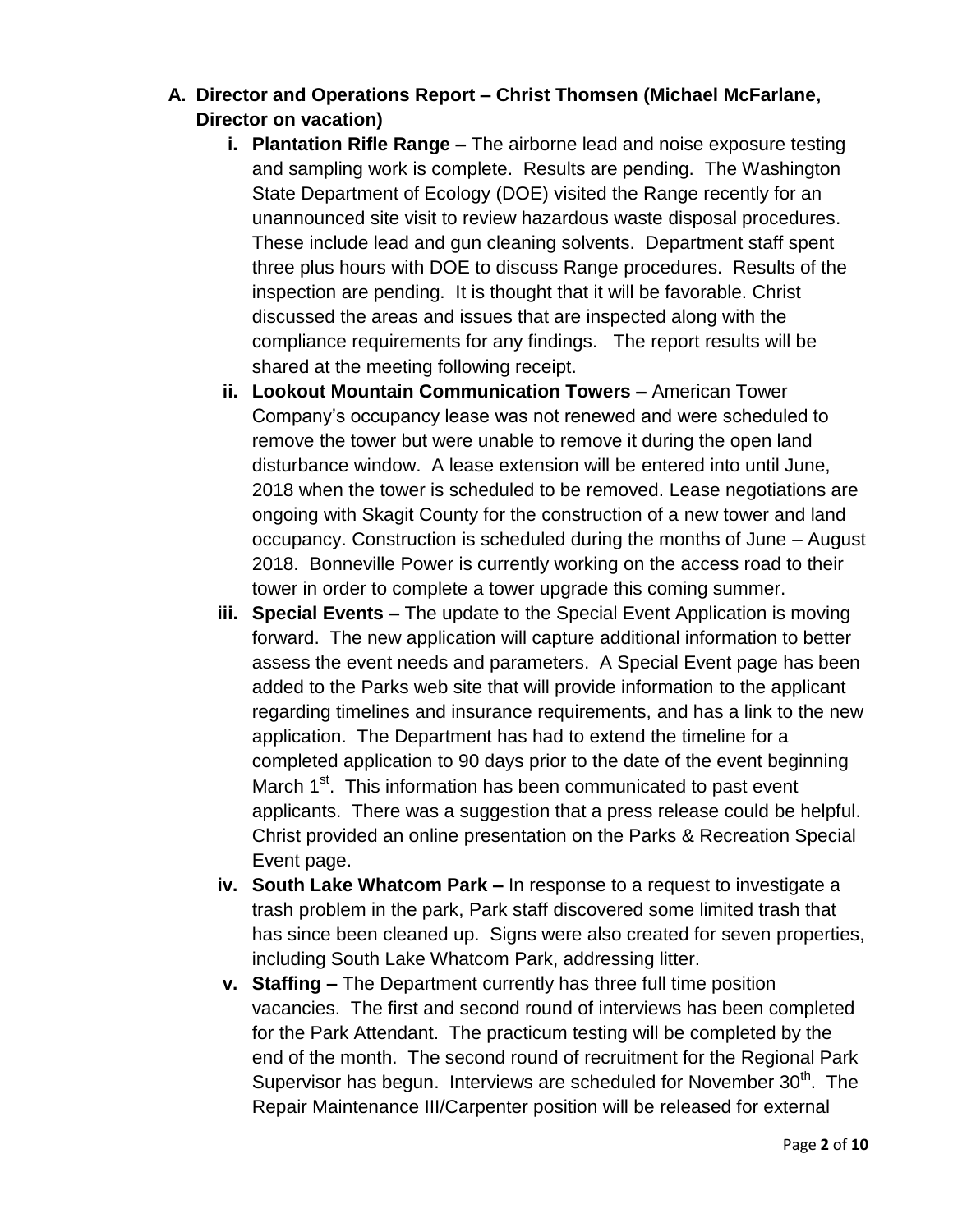recruitment next week. Theresa commented on veteran's hiring practices. She stated that she would like to see a notation for added points for veteran's status during the interview process in order to encourage the hiring of veterans. Christ stated that the hiring process is provided by the County Human Resources (HR) department, and though there is open communication between departments regarding suggestions for change and improvements, adding veteran points is not something that can be given at the Department level. Christ stated that he would contact HR and let them know of Theresa's inquiry. Theresa suggested partnering with Wounded Warriors, that it is a win-win situation for the Department, is good public relations and gives a veteran a job.

- **vi. Minor Capital Projects –** The floor of the Fragrance Garden has been completed, the doors to the restroom replaced and additional walkways added, and will be opening very soon. The Department is in the process of hiring an engineer for the Samish deck. It is thought that the engineer will be hired and building supplies purchased prior to the end of the year and built next spring.
- **vii. Water System Replacement at Headquarters -** An engineer has been hired for the replacement of the Administrative Office maintenance compound water system and should complete the engineering portion of this project this week. Bids will then be release for quotes and enter into an agreement by the end of the year.
- **viii. Hovander Maintenance Shop -** The Hovander shop building continues to move forward. This is a project budget and will be moved forward into 2018.
- **ix. December 21, 2017 Commission Meeting –** The meeting will be held at the Roeder Home and will start ½ hour early to accommodate a social segment and pot luck appetizers. There was a brief description of the December meeting activities.
- **x. Facility Equipment Replacement Schedule –** Theresa asked if the Department has an equipment replacement schedule and are being proactive about replacing facility items that have a limited life expectancy in a timely manner in order to avoid emergencies with equipment failure due to extending replacement past the life expectancy. Christ stated that there is a replacement schedule built into the CMMS and, based on available funds, the goal is to be pro-active for replacement. In addition, if there is a particular furnace, or hot water heater, etc., that is posing a problem but is not at the end of the expected life, and it is wise to replace it, it is being scheduled out in the budget and maintenance schedule.
- **B. Planning & Development Report (Rodney Lamb)**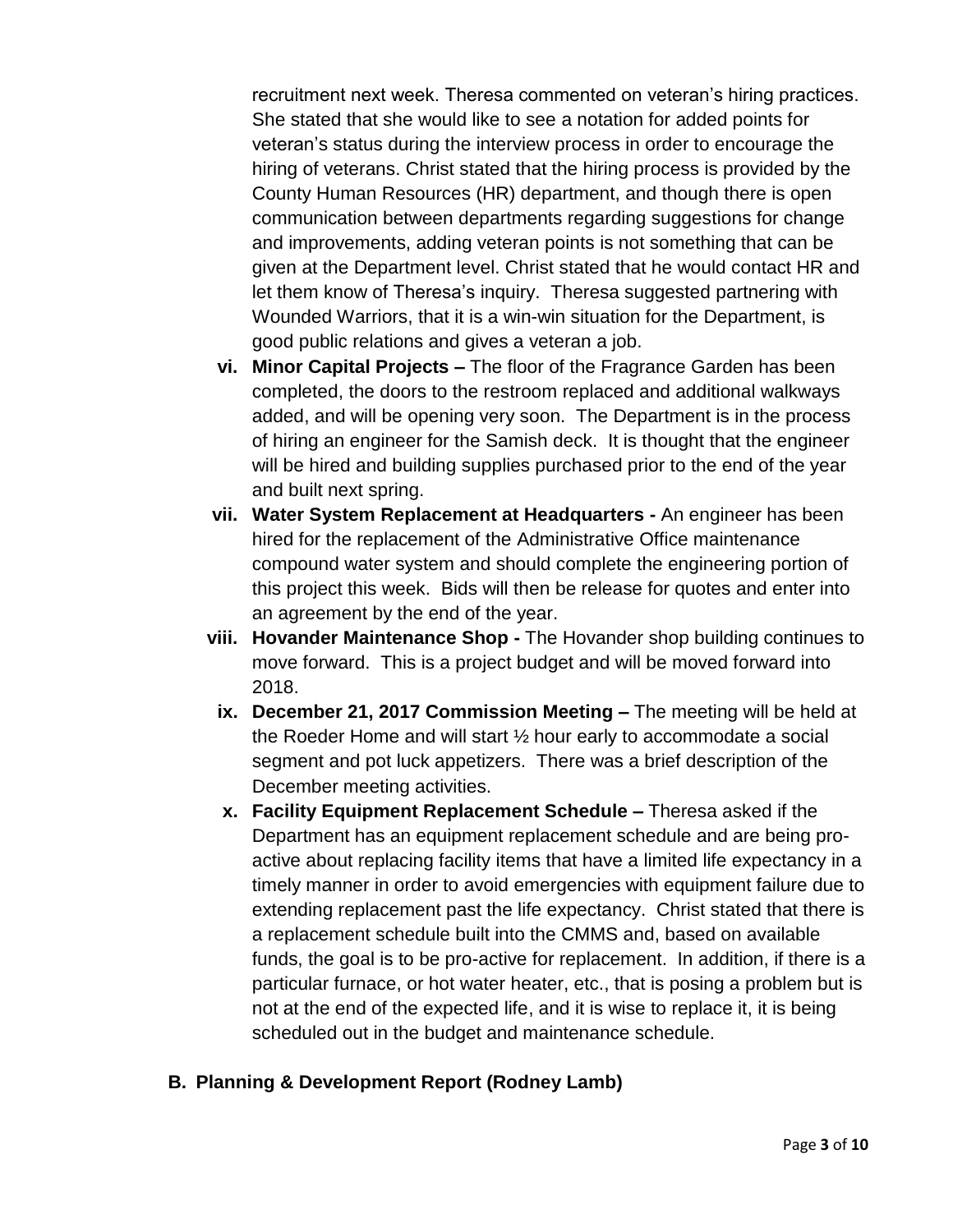- **i.** Silver Lake Road & Electrical Improvements Rod had a preapplication meeting with County Planning & Development Services (PDS) to discuss the road and parking lot improvement project at Silver Lake and is still waiting for their staff report before he can submit the permit application package. PDS did agree to allow modifications to the existing Maple Creek Campground permit instead of beginning a new permitting process, which will reduce the permitting time and the consulting services cost. Because of the number of trees that will need to be removed Rod is working with a timber cruiser to determine the current market value on timber. Theresa suggested calling Great Western Mill for a quote.
- **ii. Lighthouse Boardwalk Renovation –** HB Hansen was awarded the contract for the Lighthouse Boardwalk Renovation and has begun demolition on the boardwalk, removing the decking material of the areas we are going to keep and pulling out the areas that are being replaced. In the process of removing the old materials it was discovered that an unanticipated portion of the sub-structure will need to be replaced as some of the posts were being born by the deck structure itself. Rod has a meeting with the project engineer and contractor to discuss the recent discoveries and evaluate the best way to address these issues.
- **iii.** Maple Creek Bridge Replacement Three bids have been received for the procurement of a premanufactured pedestrian bridge. Big R was awarded the contract with a low bid of \$51,250.00. Their anticipated delivery of the bridge is mid-March. There was some discussion regarding the other three bids, bid prices, etc. Rod stated that there were no local companies that bid the project.
- **iv. Nesset Farm House and Machine Shed Restoration and Building Stabilization** – The final inspection sign-off was completed by County Building Services this week and we are moving forward with project closeout. The next step will be the purchase of a furnace for the house in order to keep the structure and existing artifacts dry and protected. The Nesset Foundation will reimburse the County for the cost of the project.
- **v. Lummi Island Overlook –** Moceri Construction was the low bidder at \$76,710.00, met all the qualifications and requirements, and has been awarded the contract for replacing the stairway to the shoreline and resurfacing the existing wood deck. Rod discussed the other three bidders, and the project specifications, timelines and selected replacement materials.

## **VIII. UNFINISHED BUSINESS**

**A. Trail Proposal – Daniels Probst** (Staff request to transcribe this item verbatim). **Jeff Margolis** "Where are we going with this, Dan?"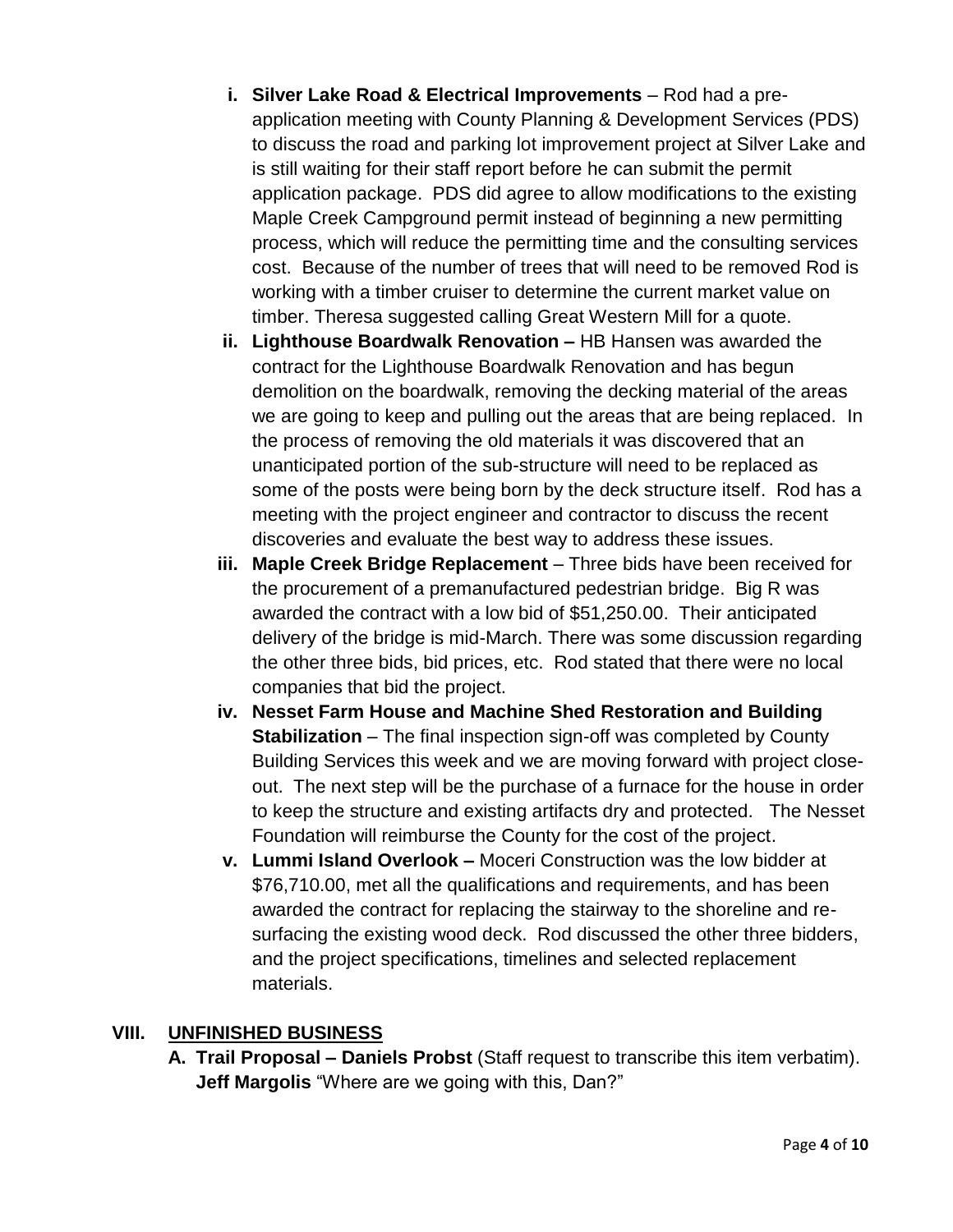**Daniel Probst** "First, I would like to thank you for putting me on the Agenda. My original goal was to talk to the Commission about how public and private partnerships can save the County a lot of money in constructing trails and I have a proposal to construct about another 2 miles of trail in Lake Whatcom watershed. I'm actually going to postpone that presentation for probably about another year. I spoke to Reid Parker last week, he's the Conservation Steward, manager for the park and we weren't able to come to agreement on any of the things that wouldn't be needed to take on an additional project, and basically said there is no amount of resources that could make that happen, that he's just completely overwhelmed, in fact he said that he has more money than he knows what to do with and that no management resources, you know, I was trying to talk about, you know, what do we need and we weren't able to have an open an honest conversation. So, trying to get you guys to rally behind doing anything else without having that information of what the parks would need is, you know, I don't see that going anywhere until we can have a conversation with Parks, until they are open to talking about what the needs are. So, yea, hopefully in a year from now when they decide to go back to Lake Whatcom Park, then we can have a conversation on how the community can come in and offset some of those costs for trail construction. Thank you."

**Sonja Max.** "I have a question. Well I don't know, it's sort of really to this, how the public and private partnership can help reduce costs for the County. In the presentation that you gave last time, which was a flow chart of all the different um, the whole process of how a trail is made and planned, you don't happen to have that? I guess I'm just wondering the costs of each stage are so that when Daniel comes back, says he can help us save X amount of dollars, what stage is that and how much do we still have to front on the planning and the resources and the time that you put in?"

**Ron Lamb.** "It's a reasonable question but unfortunately it's a hard answer because of variables in the actual trail construction. There's different challenges that either increase or decrease project costs and it's not just in the actual, you know, final moving of dirt, but at the very beginning of whether, where's the trail in proximity to the critical areas, what's the reconnaissance in the level of effort, what kind of environmental review are we going to have, what kind of mitigation costs we are going to have to cover, because of those unavoidable impacts, and that's, so the process is very similar but the costs for various phases within that process vary a lot.

**Theresa Sygitowicz** "I have a question. Several years ago when we brought up the fact that we wanted ADA access on some part of the trails that we're building in the future, are you addressing that or how's that happening?"

**Rod Lamb** "We are, we have targeted some of the trails that are closer to the trail head for being those more accessible trails, and that's still our vision. One of the trails that we're trying to increase accessibility is that return loop from Hertz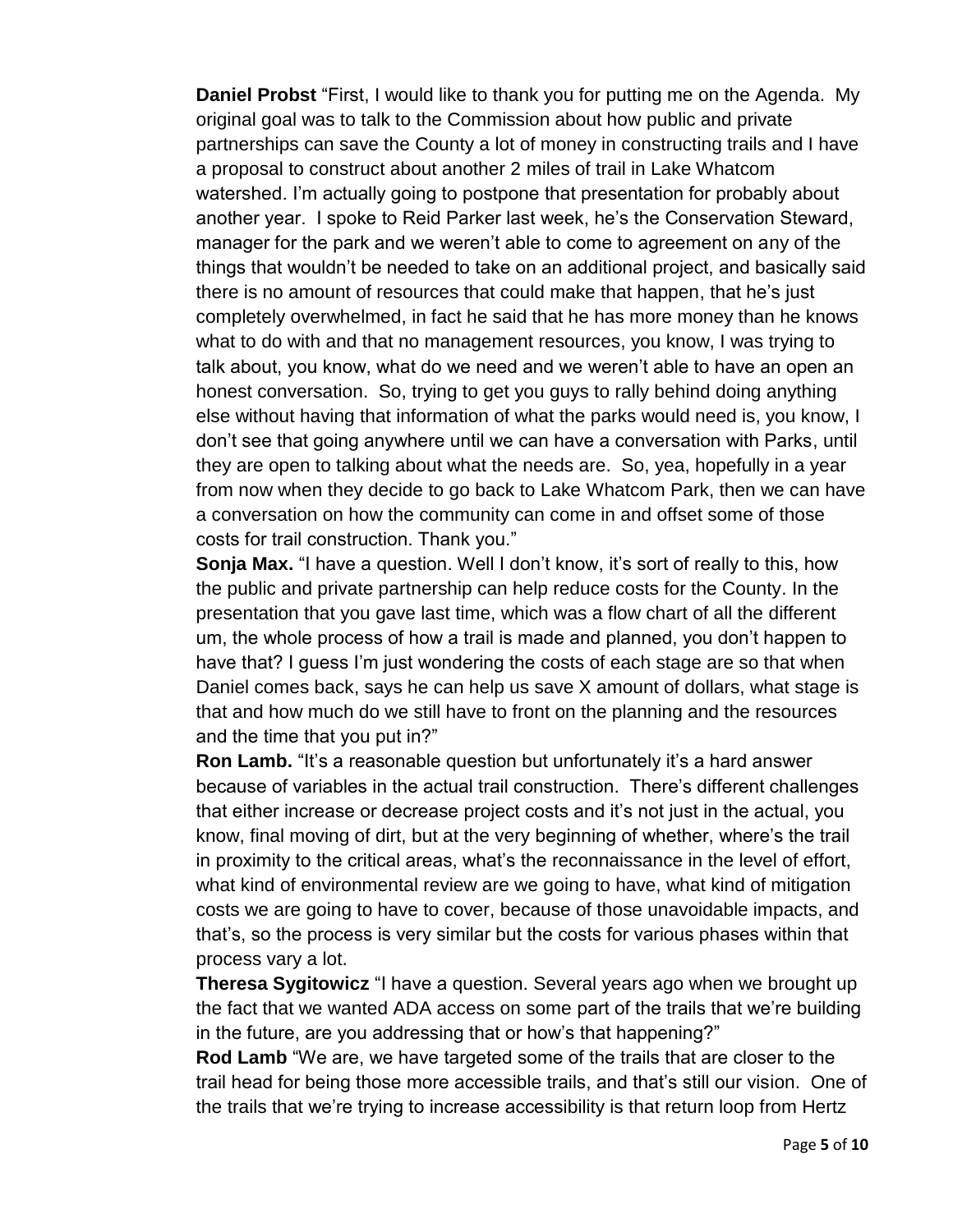trail, which still doesn't have a final alignment. It's still on our radar but I can't speak to where that is. The trails that are slated for the 2018 construction will not be ADA compliant by a fairly significant amount."

**Jeff Margolis** "But I'll bet that the Hertz trail is amenable even though it might not formally"

**Rod Lamb** "Yes, so there's Capital A accessible, which meets architectural barriers compliance American's With Disabilities Act, and they are very stringent requirements to make that. As soon as you step outside of a public building or a developed park that has an accessible route to a bathroom, you get into this area that's not regulated at the local or state level. It's regulated at the Federal level. Anything that's on Federal land that gets Federal money has to meet, what their called now, are US Accessibility Guidelines, and they're an accessibility criteria for the outdoors, and it's a really good, it's the best I've seen yet, and they have been trying to do this for the last three decades, it's a very pragmatic way of looking at the landscape and make this the most accessible as possible, and they define what that is. It's a certain pitch for a certain length of time, based on a certain strenuous level. But even in that, they recognize that not all trails can be made accessible and as soon as you run into a challenge you go through this process of documenting what the challenges are, and why you can't make it accessible and then you're on the hook for making those accessible as you possibly can. And then you provide that information in the form of trail user information that you present to the public so they can make an informed decision about whether they can go forward."

**Theresa Sygitowicz** "I just thought it would be a great PR situation if we could even have a map up that we can give people, these are the trails or parts of the trails that are currently accessible, so that if they have a child that's in a wheelchair, and that parent or guardian would love to take their child out, they don't have the time to do the background check to find out where the trails are at, you know."

### **Christ Thomsen** "Can I add a little bit?

**Rod Lamb** "Yes, in fact while you're getting it I'll start to, that's a really good point Theresa and part of the accessibility that we're doing, I mentioned the Federal Guidelines that aren't required at the local level, we are trying to meet them now because sooner or later they are going to be and so I could answer that question so much better and say yes, in fact our new trail that we just built we've incorporated accessibility guidelines, so at the beginning of the trail we tell you what the pitch is, what the surface is, what the cross slope is and what the overall elevation gain so that you can make that decision before you get out on the trail."

**Christ Thomsen** "Where can I best find an illustration of that sign?" **Theresa Sygitowicz** "But even to the point, if you could do a sub-screen on the web site that said, that had a picture of, these are the, or a some kind of a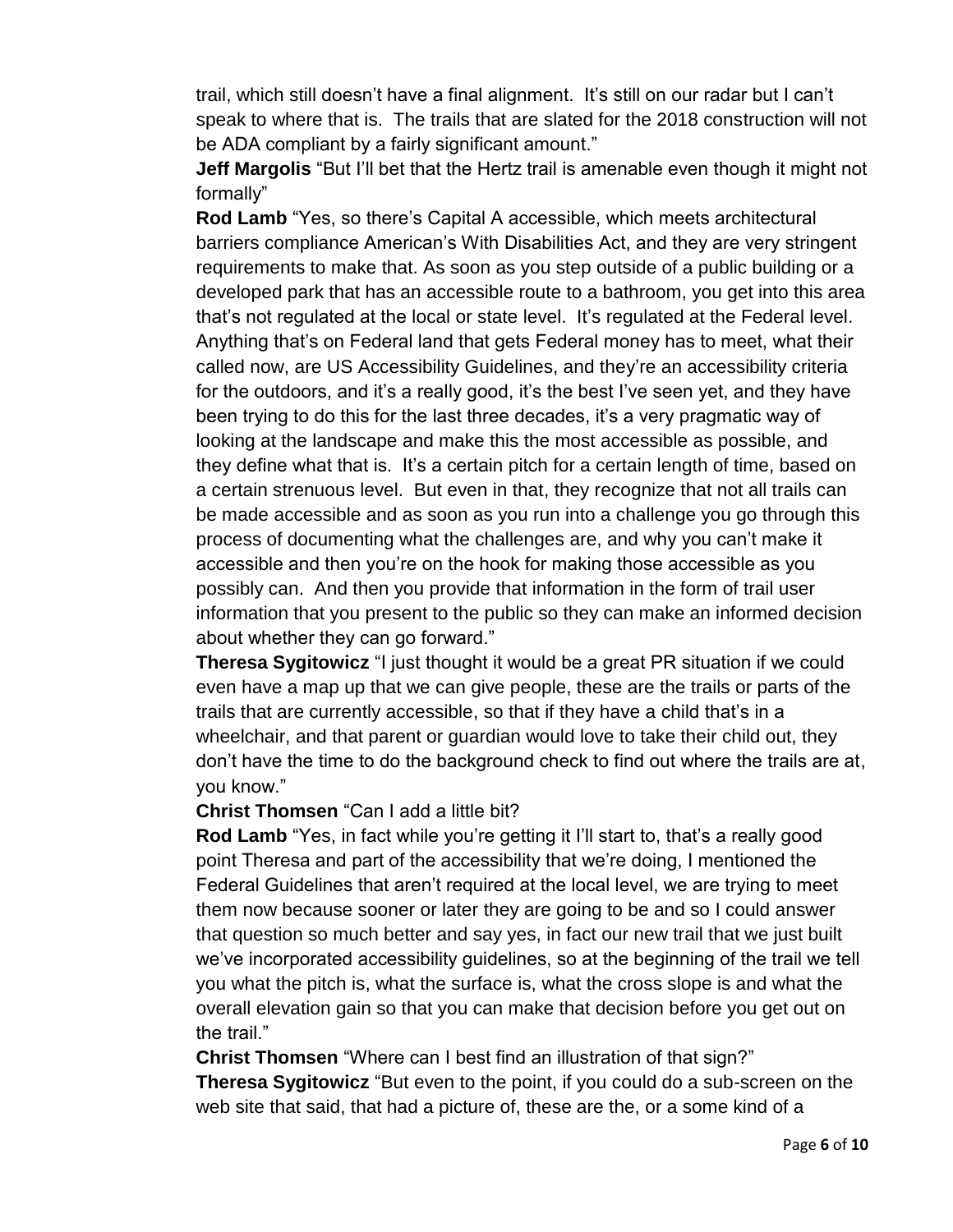description about where these trails are at, realizing the fact that I doubt if these people, they don't need a mile long trail, I mean it's just because the fact of that some peoples with disabilities is just, you know, twenty minutes is all they can handle. But it could be just a simple fact of, my mom is in a wheelchair, she can't get out but I'd like to take her on a park trail to get her out in the fresh air, where can I go?"

**Christ Thomsen.** "So, I can, because I'm actually disabled. There is a wide range of disabilities, there's somebody that's bound to a wheelchair, there are people with Parkinson's that can't lift their feet very high, there's folks that have, some cardio pulmonary things that they just can't exert themselves the way they are, right? So part of what I'm seeing, and this is my opinion as an Operations Manager for the Department, as we're implementing these things it actually becomes an education component so that we're informing that larger range of folks that have different abilities and what Rod is talking about, actually I'm hoping this isn't the new map, but I'm hoping that we have that information on here to show you exactly what we're doing and we are providing that, working with County Health and providing information there and in fact I just saw one of my acquaintances that is having a hip replaced and he's got this whole book about hip replacement and there's, the front cover now has a picture of, I think it was the Hertz trail and it was part of that recovery process. Here you go, you can go to this trail and we're sharing that information across the Departments and I'm hoping this has got it. Does this one have it, Rod, do you know? It doesn't look like it. I want to show the Chanterelle trail head sign with the cross section and all that. Didn't we show a picture of this? Theresa might not have been there. At the beginning of Chanterelle trail there's a sign and it actually has the topography, so your elevation gain over time, and it has description right when you get to the trail. We are also putting it at the trail head and we're going to be rolling that out across our trail system so that people can be better informed. That information is being brought in, put on our website, it's being put into all of our GIS information so that people can see that and what we have, I was at the Whatcom County Bicycle Pedestrian Advisory Committee meeting last night and they were talking about GIS information. GIS is the Geographic Information Systems, it's what all the maps you see these days are based on. So other parties can at some point, when the County gets a robust enough system where people that access it, they can query that themselves and get that information. So those are the things that we are working on."

**Sonja Max** "So there's Recreation Northwest is working on a program called "Parkscriptions" that is allowing doctors to actually prescribe time outside for their patients and they have this incredible Whatcom park finder and you can look at all parks in a certain radius and it gives you all of the amenities and whether it's wheelchair accessible and how long the trails are and if there's bathrooms or not and it's an amazing resource and it's not just County parks, it's all the parks."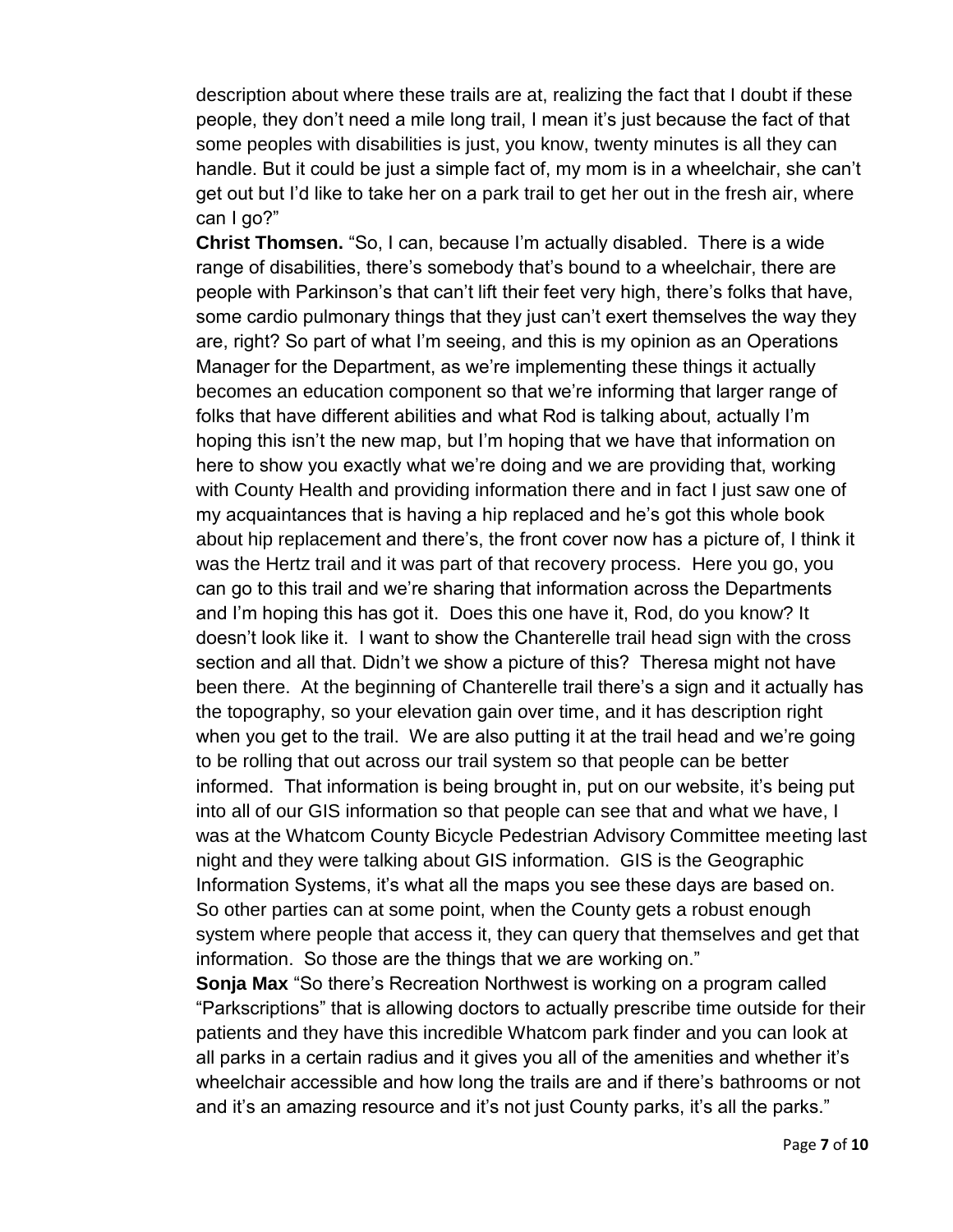**Theresa Sygitowicz** "You have all these maps and whatever about the, of all the trails and things like that but if there was a map that could be put on line, or part of it could be put on line that would show a different color for what is ADA, you know, even if it's just a quarter mile or eighth of a mile or whatever."

**Jeff Margolis** "Yea a person could wheel out to the edge at Pt. Roberts, they can get to that beautiful overlook and it's practically level from the cemetery. That's practically wheelchair accessible.

**Theresa Sygitowicz** "And it's a great PR plus too. I'm sorry Rod, you can just file that away, I don't need to see it."

**Rod Lamb** "We've done, we've provided some really, really robust, the best signage that the Parks has ever done on the trail to provide people with not only way-finding, but really the challenge level of the trail and it'll be, it's the model, where part of the master plan of the trail plan, it said you need to have a robust signage plan that accompanies trail development and that's occurring side by side."

**Theresa Sygitowicz** "One of the things you might do is to let some of the adult homes in the area know the whereabouts of Chanterelle Trail."

**Rod Lamb** "It's at Lake Whatcom Park and it sort of follows approximately, off road, the Wickersham truck trail road that goes over the top, it's sort of to the south of that and actually crosses it a couple of times. But it follows that corridor. **Theresa Sygitowicz** "Well if you put the data on there and maybe share it with the adult homes that have buses that would take their residents on."

**Rod Lamb** "That's the nice thing, it's not new but the Hertz trail is really popular for that reason. It's really accessible and super popular, right on the water and it's a wonderful place to get out, you don't have to go very far and you're right on the water. I think it will always be our most accessible trail at Lake Whatcom Park, in its challenging level in steepness of terrain very quickly. **Jeff Margolis** "So, on to New Business."

## **IX. NEW BUSINESS**

- **A. Squatters in Parks – Theresa Sygitowicz –** Theresa stated that it has come to her attention through community comment that there are squatters setting up residence off the Mosquito Lake Road. She discussed that squatters are moving out of the Bellingham homeless camps into the County. Christ discussed that the Department is aware of that situation and that since it is common at this time of year for this to happen that park inspections are increased during the off season in order to stay on top of any problems. In addition, if there are reports from the community regarding possible squatters in a particular park, staff will investigate and ask any persons who appear to be overnighters to move along. If necessary staff will contact the Sheriff's Department to assist in removal.
- **B. Seasonal Extra Help –** See discussion under VII. Staff Reports, A. Director & Operations Report, v. Staffing.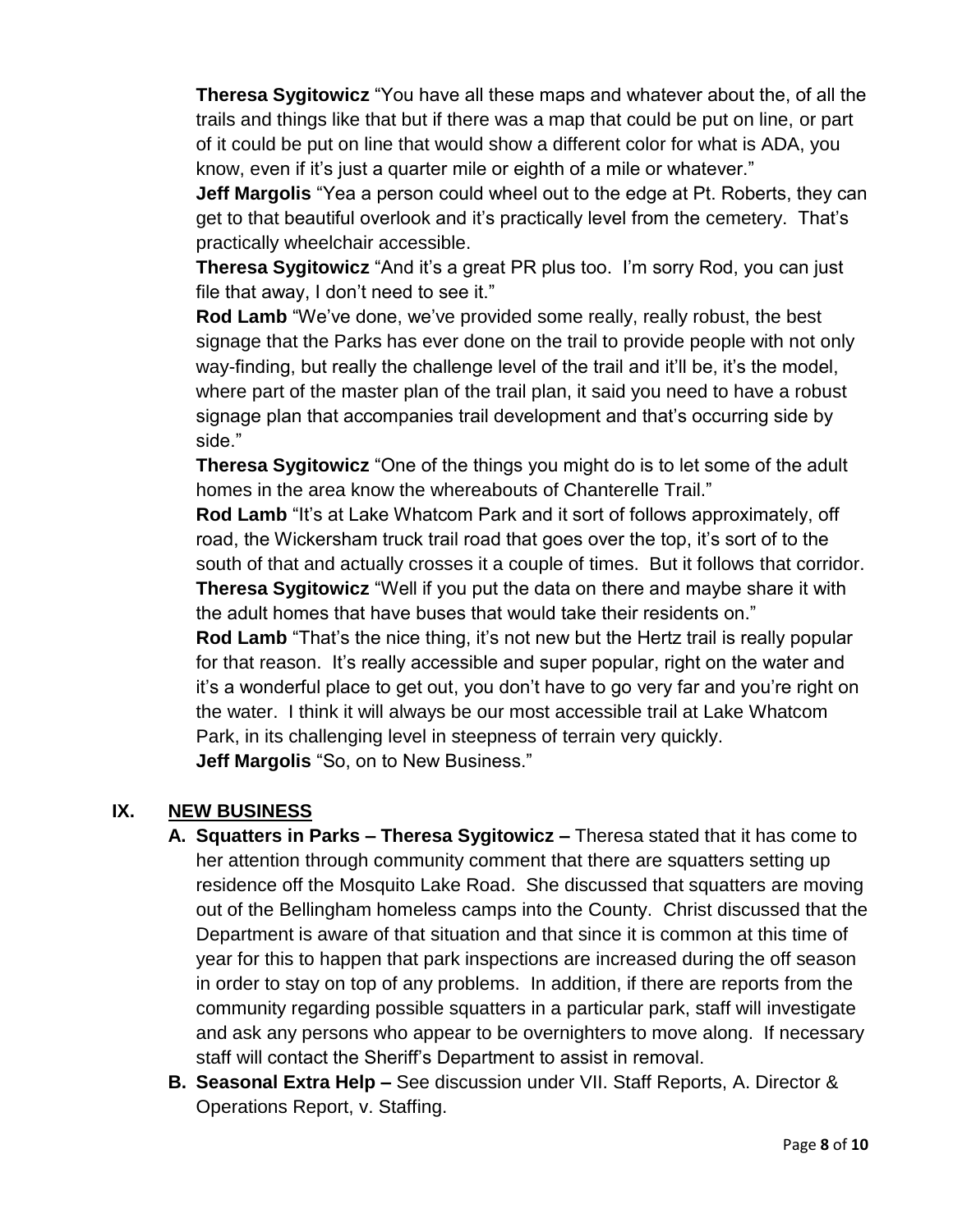- **C. Rest Benches in Parks – Jeff Margolis –** Jeff asked what the protocol would be to move forward on a partnership with a scouting program to install benches on the Chanterelle trail. Christ normal protocol is for the scouts to contact the land owners with their project proposals. The Department does have some projects in mind for this sort of situation and if Jeff knows of a scouting program to accomplish this project that they should contact the Department.
- **D. Dangerous Wildlife in Parks – Jeff Margolis –** Jeff stated that as a result of the possibility of dangerous wildlife in the parks, he has encountered trail users who let their dogs off leash to warn owners or chase the wildlife off. He asked if the Department would want to post at the trailhead that this area has dangerous wildlife in the area, and make an exception to the park dog leash rule. Christ stated that County code requires dogs to be on-leash except for in approved offleash areas. Lookout Mountain Park is not an off-leash area and is signed as such and the Department is enforcing that code. In terms of wildlife, the Department has not historically posted signage that a user may encounter wildlife. If there are reports of dangerous wildlife frequenting the area and/or causing problems the Department works with the Department of Wildlife to address the issue.

# **X. ANNOUNCEMENTS**

- **A. Jeff Margolis –** Jeff stated that he would like to thank Theresa Sygitowicz for her service on the Commission. Theresa thanked Jeff and said that it has been very interesting and informative as well as allowing her to be a mouthpiece for community park concerns that have been brought to her attention. Jeff announced that the VanZandt Community Hall movie on November 17, 2017 is "The Marigold Hotel" and the Winterfest Bazaar is November 18, 2017. There are two concerts coming up, December 10, 2017 is a holiday concert with the Whatcom Symphony at the Mount Baker Theater and on December 17, 2017 a presentation of Handel's Messiah at the Bellingham Assumption Catholic School.
- **B. Theresa Sygitowicz –** Theresa stated that since this is her last business meeting of the Whatcom County Parks & Recreation Commission she would like to say that she is fearful of a child being abducted or accosted while visiting a park and would like to keep that in the forefront on the Commission's agenda. Additionally, she would like to see the Department plant more daffodil bulbs in the parks and to be more pro-active in promoting events in the park.

## **XI. NEXT MEETING DATE, TIME, AND LOCATION**

The next Whatcom County Parks & Recreation Commission meeting will be held on December 21, 2017 at 6:00 p.m. at the Roeder Home, 2600 Sunset Drive, Bellingham, Washington.

## **XII. ADJOURNMENT**